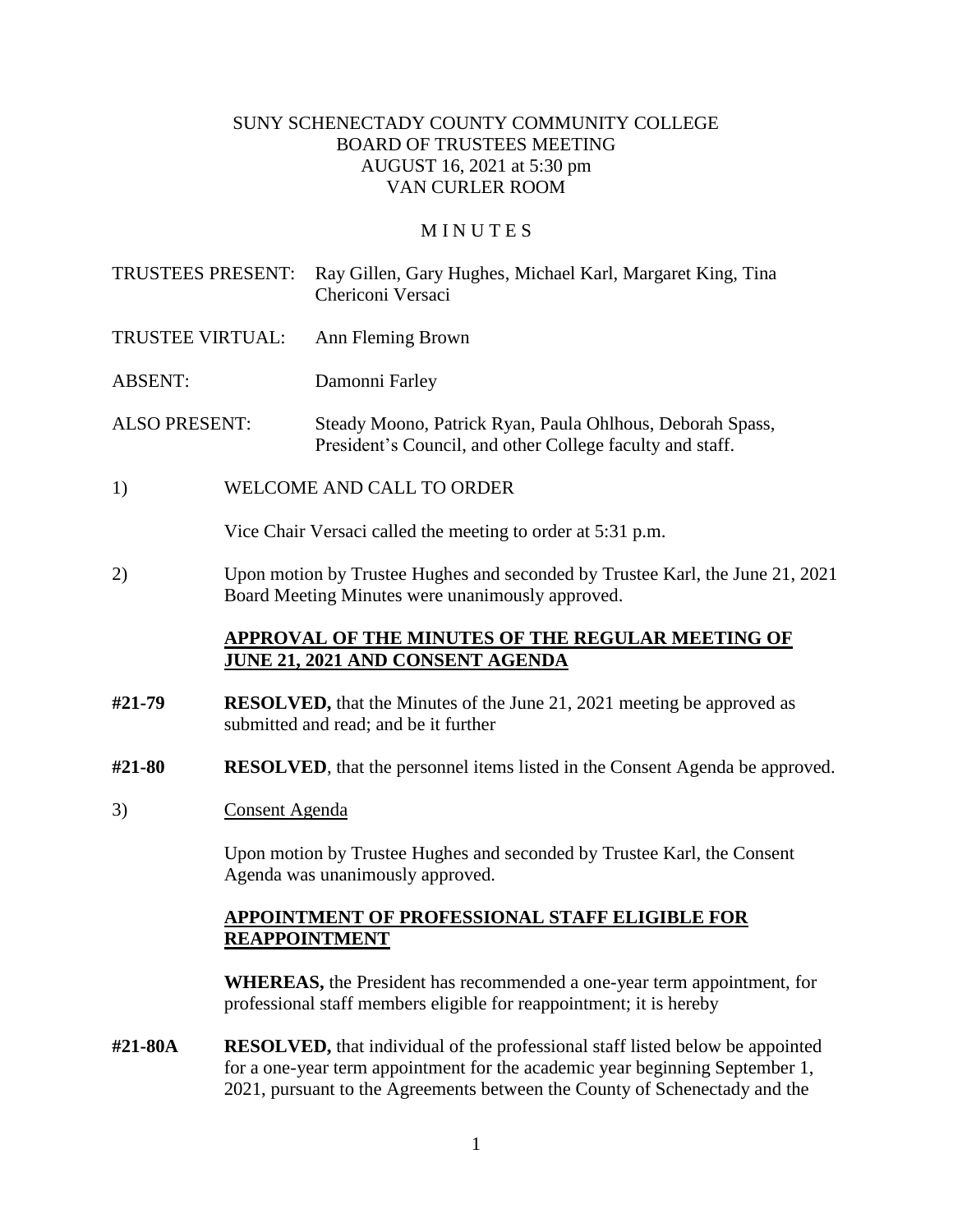SUNY Schenectady Union of the Faculty and Professionals (UFP).

# **CONSIDER FOR REAPPOINTMENT EFFECTIVE SEPTEMBER 1, 2021**

# **INFORMATION TECHNOLOGY**

Paul Henry, Network Specialist

# **TEMPORARY REAPPOINTMENT OF MR. BEN DEANGELIS AS STUDENT ACTIVITIES ADVISOR AND TITLE IX COORDINATOR**

**WHEREAS,** it has been recommended that Mr. Ben DeAngelis be granted a temporary reappointment as a Student Activities Advisor in the Division of Student Affairs;

**WHEREAS,** it has been recommended that Mr. Ben DeAngelis continue to serve as a Title IX Coordinator; and

**WHEREAS,** the President concurs with said recommendation; it is hereby

**RESOLVED,** that Mr. Ben DeAngelis be approved for a temporary appointment as Student Activities Advisor in the Division of Student Affairs, funded by the Student Government Association budget for the period commencing September 1, 2021 and continuing through August 31, 2022; and be it further

**#21-80B RESOLVED**, Mr. Ben DeAngelis' special assignment as Title IX Coordinator be extended effective September 1, 2021 through August 31, 2022 with a monthly stipend of \$700 to be added to his current salary. The reappointment is subject to the terms and conditions of employment as set forth by the Union of Faculty and Professionals (UFP) contract, and the Personnel Policies of the Board of Trustees.

# **RE-APPOINTMENT OF MS. NICOLE GRANT AS FINANCIAL LITERACY COUNSELOR**

**WHEREAS,** it has been recommended that Ms. Nicole Grant be reappointed as Financial Literacy Counselor for the period commencing September 1, 2021 and continuing through August 31, 2022; and

**WHEREAS,** the President has concurred with said recommendation, it is hereby

 August 31, 2022, funded by the Title III Grant and subject to the terms and **#21-80C RESOLVED,** that Ms. Nicole Grant be reappointed as Financial Literacy Counselor for the period commencing September 1, 2021 and continuing through conditions of employment as set forth in the Personnel Policies of the Board of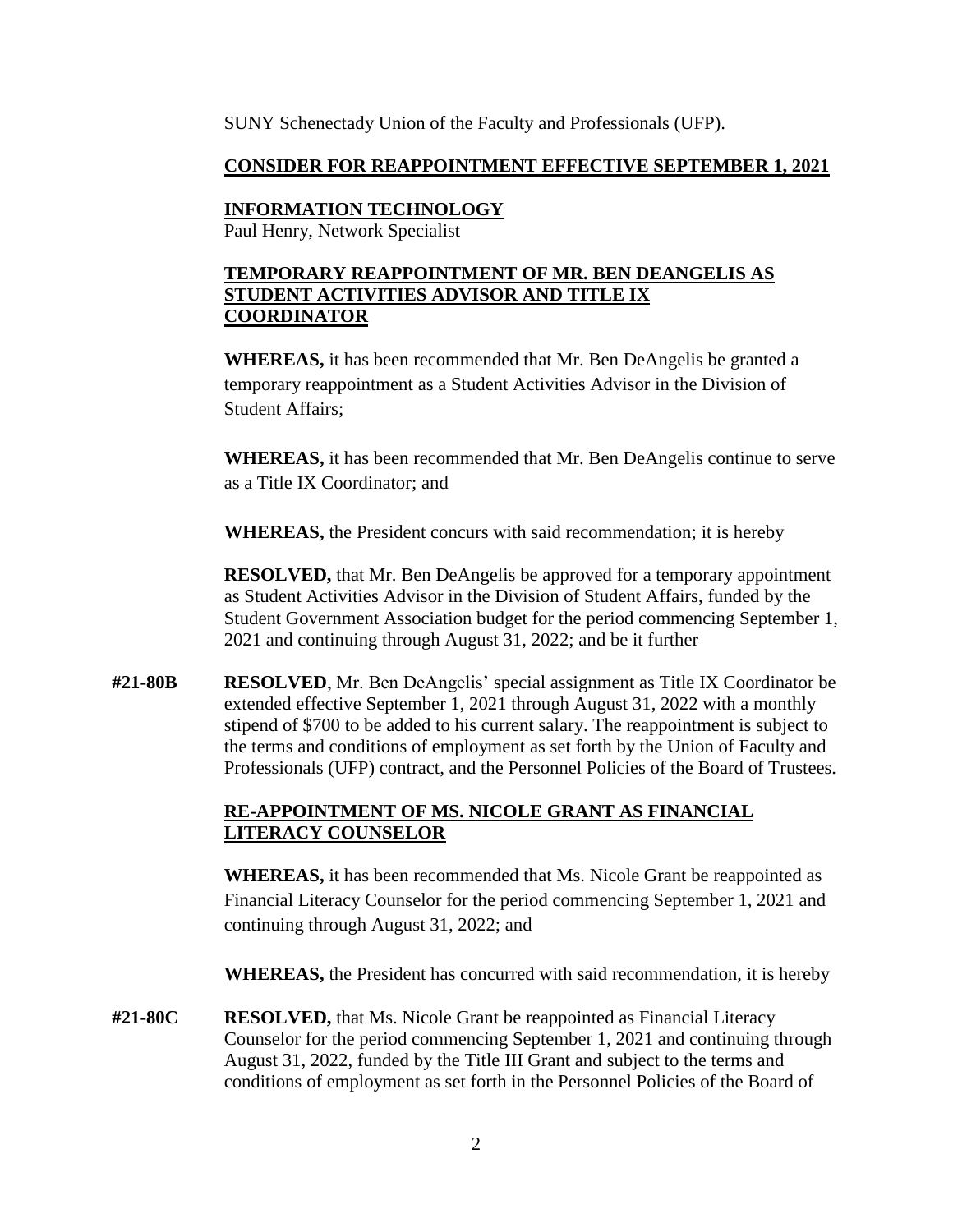Trustees and Policy 2.2 Temporary, Grant-Supported Staff Positions & Temporary Assignments.

# **APPOINTMENT OF MS. MIRIAM CAJUSTE AS RECRUITMENT AND AFFIRMATIVE ACTION MANAGER**

**WHEREAS,** Ms. Miriam Cajuste has been recommended to fill the position of Recruitment and Affirmative Action Manager; therefore be it

**#21-80D RESOLVED,** that Ms. Miriam Cajuste be granted an administrative appointment as the Recruitment and Affirmative Action Manager at her current annual salary plus any approved salary increases for FY 2021-22 for the period commencing September 1, 2021 and continuing through February 28, 2022, subject to the terms and conditions as set forth in the Personnel Policies of the Board of Trustees.

# **GRANT-SUPPORTED ASSIGNMENT FOR BARBARA JONES, PROFESSOR, AS LIAISON TO RICHMOR AVIATION**

**WHEREAS,** it has been recommended that Ms. Barbara Jones, Professor in the Department of Math, Science, Technology, and Health be awarded a grantsupported assignment as Liaison between SUNY Schenectady and Richmor Aviation; and

**WHEREAS,** Ms. Barbara Jones has served as such liaison since the implementation (2000) of the Aviation Program and has excelled in this capacity; and

**WHEREAS,** Richmor Aviation has provided funding in the amount of \$11,000 to support a stipend for Ms. Barbara Jones to serve as liaison for the 2021-22 academic year; it is therefore

**#21-80E RESOLVED,** that Ms. Barbara Jones is awarded a grant-supported assignment as Richmor Aviation Liaison for the period September 1, 2021 and continuing through August 31, 2022 with a stipend of \$11,000 for this period.

#### **PROFESSIONAL DEVELOPMENT REQUEST – DR. DAVID CLICKNER**

**#21-80F RESOLVED,** that the Board of Trustees hereby approves the following professional development request in accordance with the policies and procedures of the College:

> Vice President for Strategic Initiatives and Planning, Dr. David Clickner, to attend the Association of Community Colleges Trustees (ACCT) Leadership Congress, October 13-October 16, 2021 in San Diego, CA, at a cost not to exceed \$[3,025.00](https://3,025.00).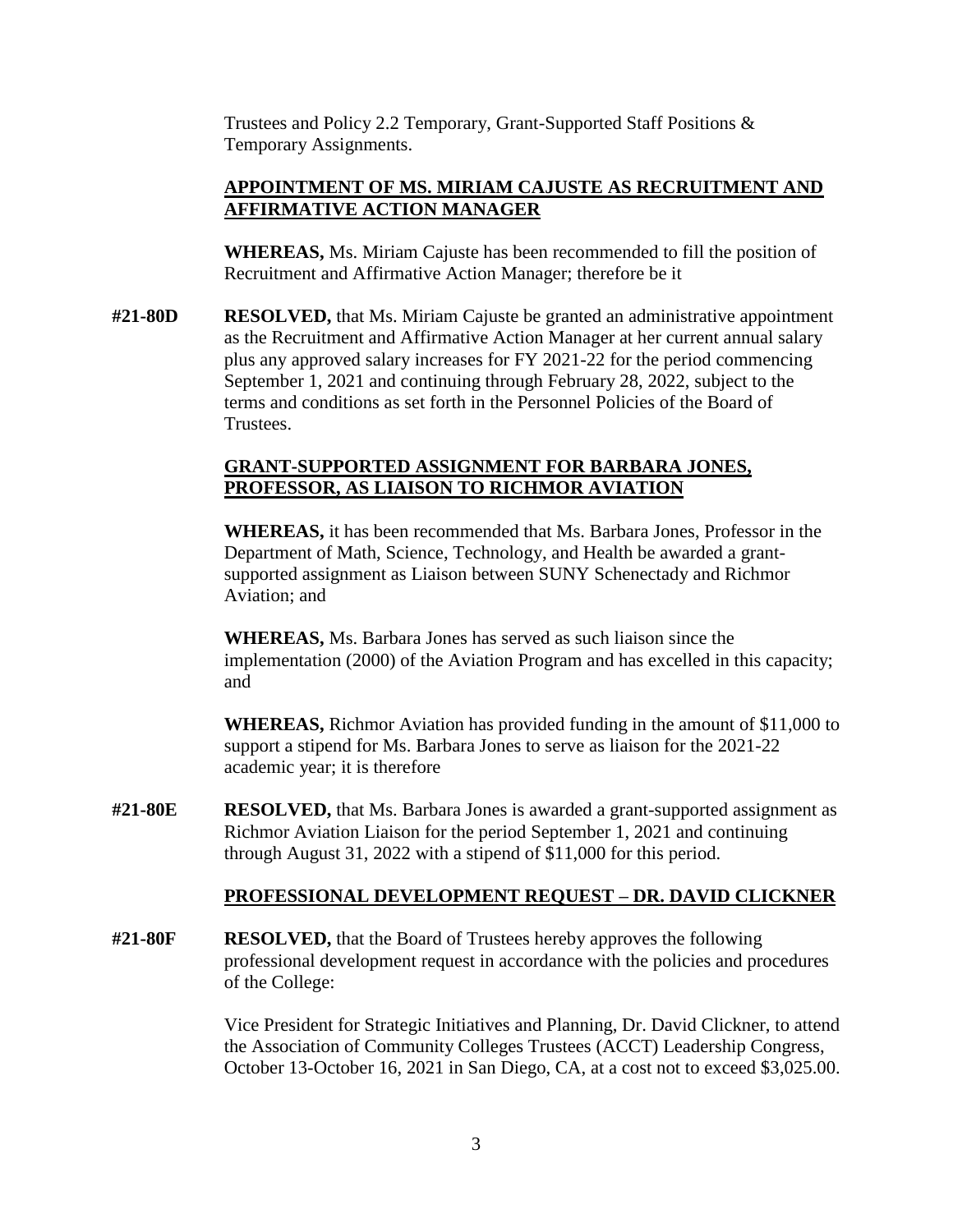4) Report of the Chair

 services to create pathways for students to become "college ready" while they are Chair Brown congratulated Dr. Moono, Dr. Clickner and Pamela McCall for being one of only two New York state institutions and the only SUNY campus selected to receive a grant from the U.S. Department of Education through the Institutional Resilience and Expanded Postsecondary Opportunity (IREPO) program. The IREPO program is designed to help institutions of higher education emerge from the Coronavirus pandemic more resilient and expand educational opportunities for students. The College will utilize the \$1,658,205 grant funding to partner with the Schenectady City School District on providing support still in high school.

Trustee Versaci provided the Foundation report.

- The Grand Opening of the Learning Commons took place on Tuesday, August 10 and was well attended by donors who contributed to the project; Foundation staff will be offering private tours in the coming weeks to donors who could not make it to the event.
- In June, the Foundation and Dr. Moono hosted a re-connected alumnus for a campus tour; a visit which led to the establishment of a \$30,000 endowed scholarship for students in the Culinary Arts A.O.S. program, and an additional \$2,000 in scholarship support to award this upcoming year. Two other donors are currently considering establishing new endowments as well.
- The Foundation is planning to host a Corporate Champions "Power Up" Breakfast in the fall to re-engage organizational supporters and roll out Sponsorship Opportunities for 2021-2022.

Upon motion by Trustee Hughes and seconded by Trustee King, the resolution was unanimously approved.

#### **NEW SLATE OF OFFICERS**

**#21-81 RESOLVED,** that the nominations for the offices of Chair, Vice Chair, and Secretary of the Board of Trustees of SUNY Schenectady County Community College, to commence immediately on August 22, 2021 and continuing through June 30, 2022, are hereby closed and the Secretary instructed to cast ballots for the election of the following officers:

Ms. Ann Fleming Brown, Chair

Ms. Tina Chericoni Versaci, Vice Chair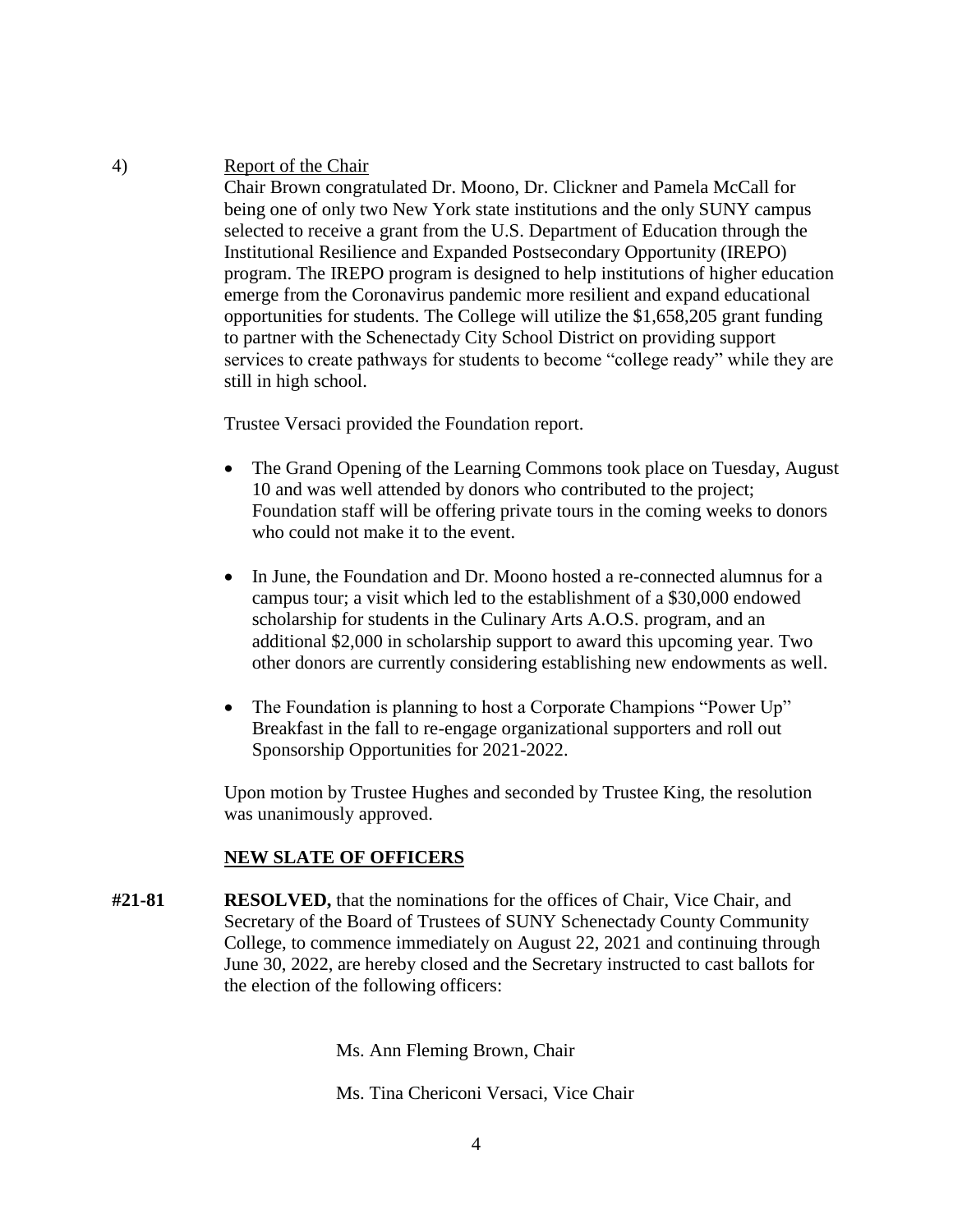#### Ms. Renee Bradley, Secretary

#### 5) Report of the Treasurer

 Upon motion of Trustee Hughes and seconded by Trustee King, the resolution was unanimously approved.

## **APPROVAL FOR THE KEY BANK N.A. WARRANTS #40 THROUGH #48**

**WHEREAS,** the Treasurer has reviewed Key Bank N.A. Warrants #40 through #48 and recommends payment of same, it is hereby

**#21-82 RESOLVED,** that Key Bank N.A. Warrants #40 through #48 be hereby approved for payment.

> Upon motion by Trustee Hughes and seconded by Trustee Gillen, the resolution was unanimously approved.

## **APPROVAL OF THE REPORT OF REVENUES AND EXPENDITURES FOR THE PERIOD ENDING JULY 31, 2021**

**WHEREAS,** the Board has received the Report of Revenues and Expenditures for the period ending July 31, 2021, as prepared by the Office of the Vice President of Administration in advance of the meeting, it is hereby

**#21-83 RESOLVED,** that the Report of Revenues and Expenditures for the period ending July 31, 2021, be accepted as received.

> Upon motion by Trustee Hughes and seconded by Trustee King, the resolution was unanimously approved.

#### **REVISED TUITION AND FEE SCHEDULE: 2021-2022**

**WHEREAS,** on June 21, 2021 the Board of Trustees approved a Tuition and Fee Schedule for the 2021-22 academic year, and

**WHEREAS,** SUNY Schenectady County Community College proposes an adjustment to the 2021-22 academic year Tuition and Fee schedule as the result of corrected Aviation course fees, it is hereby

**RESOLVED,** that the revised 2021-22 Tuition and Fee Schedule be approved by the Board of Trustees, and it further be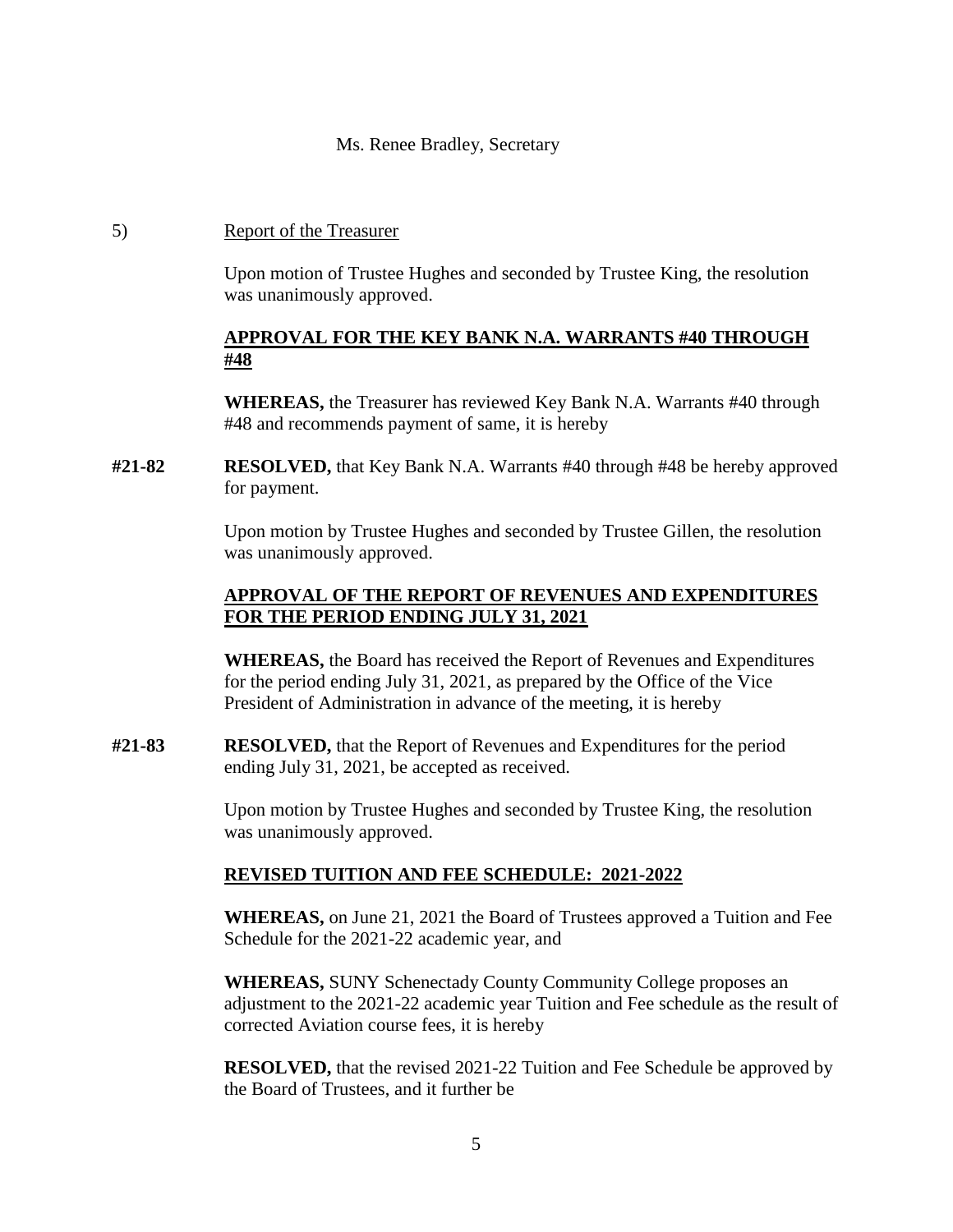- **#21-84 RESOLVED,** that the President and/or his designee be hereby directed to submit the attached Tuition and Fee Schedule to the State University of New York for consideration and approval.
- 6) Report of the President

See attached full report:

President's Report - August 2021 (sunysccc.edu)

65% of the College staff are vaccinated and are still striving for the 100%.

In addition to the President's Report, Mr. Steve Fragale, Interim Dean of Student Affairs, provided an update on Athletics. The Pandemic certainly affected and impacted Higher Ed Sports. Basketball was impacted last year and continues to present a challenge; therefore, the 2021-2022 basketball has been cancelled in hopes to build a strong foundation for the 2022-2023 Season.

Ms. Cindy Zielaskowski, Registrar, provided an update on the College Scheduler initiative recently launched. This initiative was launched two months ago and has received positive feedback from users.

Dr. David Clickner, Vice President for Strategic Initiatives and Planning, provided an update on the Strategic Plan. Along with Paula Ohlhous, Chief of Staff, they met with each member of President's Council to review their goals they have developed and examined how they aligned with the new strategic plan. The information was then provided to Dr. Moono for his review.

 accordingly during this Pandemic and have responded according to the guidance Dr. David Clickner also provided an update on the Task Force initiatives. The Task Force has met weekly since the beginning of the summer to discuss and develop a plan for the Fall in anticipating the needs of the College to function of SUNY.

#### 7) Policies

 Upon motion by Trustee Hughes and seconded by Trustee King, the resolution was unanimously approved.

## **RESOLUTION FOR APPROVAL OF REVISIONS TO THE ACADEMIC CODE POLICY (1.10)**

**WHEREAS,** the Academic Policies Committee recommended the elimination of English and Math Placement Tests and that a multiple measure approach, such as close examination of course related GPA, standardized test scores, and in-depth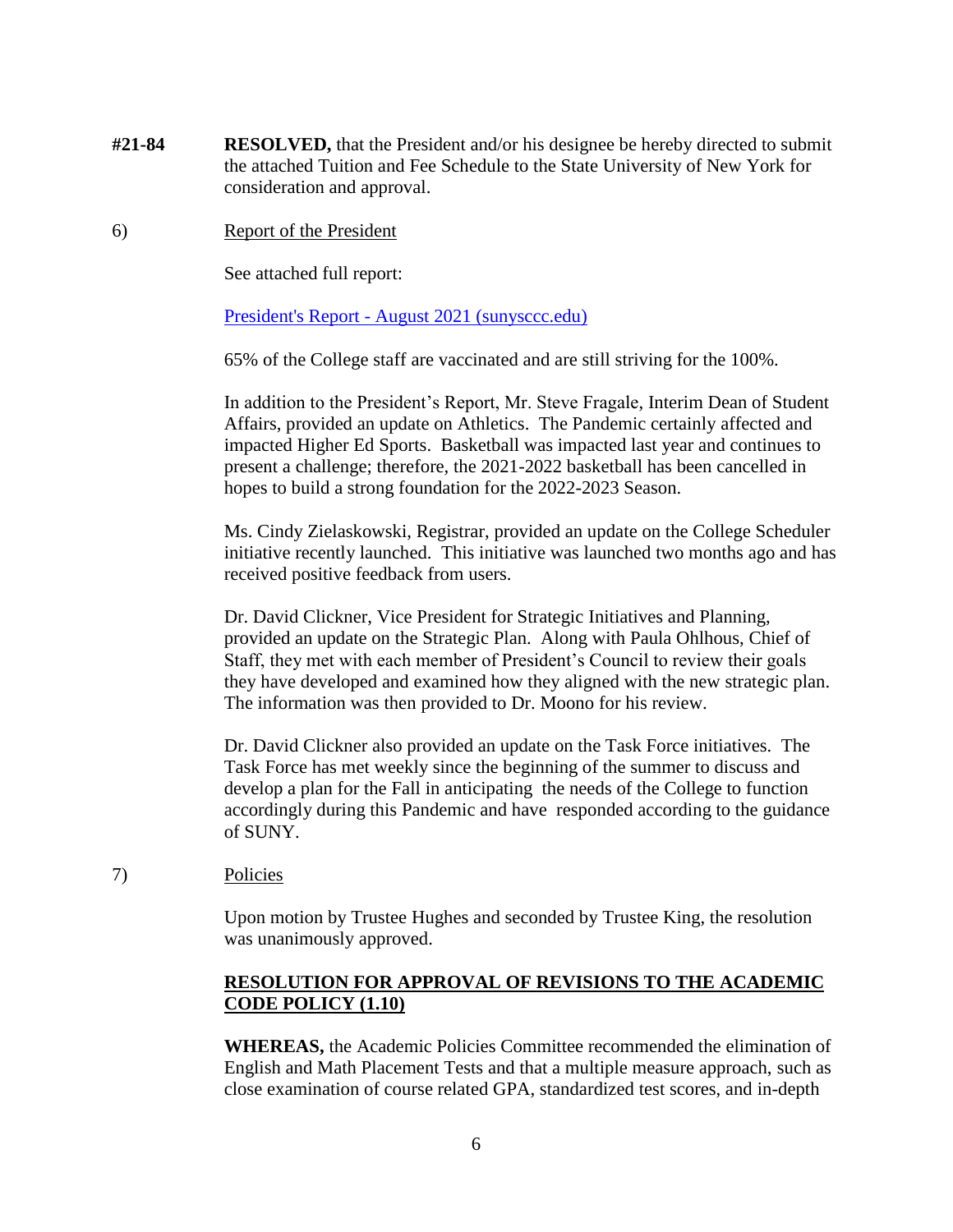conversations between advisor and student, be used to determine placement in reading, writing, and/or math courses; and

**WHEREAS**, the recommended changes are the addition of Article 2.1.5 addressing English placement; Article 2.1.6, addressing Mathematics placement; and Article 2.1.7, providing allowances for a student to request, in writing, an opportunity to retest on a placement test;

#### **NOW THERFORE BE IT**

**#21-85 RESOLVED,** that the Board of Trustees hereby approves the revisions for the Academic Code Policy, as reflected in the copy attached hereto, effective immediately.

> Upon motion by Trustee Hughes and seconded by Trustee King, the resolution was unanimously approved.

#### **RESOLUTION FOR APPROVAL OF THE REVISIONS TO THE ADMINISTRATIVE STAFF (UNREPRESENTED) POLICIES (2.1)**

**WHEREAS,** the health insurance section of the Policy has been reviewed by the County of Schenectady and Health Provider; and

**WHEREAS,** since January 1, 1992, the College has participated in Schenectady County's ("the County") employee benefit programs; and

**WHEREAS**, over the years, the County has been very proactive in considering alternative arrangements (i.e., payers and funding arrangements) that will mitigate the costs while not diminishing the benefits ratified through the collective bargaining process; and

**WHEREAS,** there have been a number of changes that have satisfied both criteria. The most obvious example is the creation/adoption of the "Schenectady Meds" prescription drug program in 2004; and

 retirees and spouses remained in the same "commercial" medical plans they were **WHEREAS,** another example is the introduction of Medicare Advantage Prescription Drug (MAPD) plans. Prior to their introduction, Medicare-eligible enrolled in prior to becoming Medicare-eligible; and

**WHEREAS**, all of the changes (carrier, Pharmacy Benefits Manager, funding arrangements, copay levels, etc.) were not made unilaterally. They were the result of constructive collaboration between the County and CSEA, which historically set the table for the ratification of the changes by all other bargaining units; and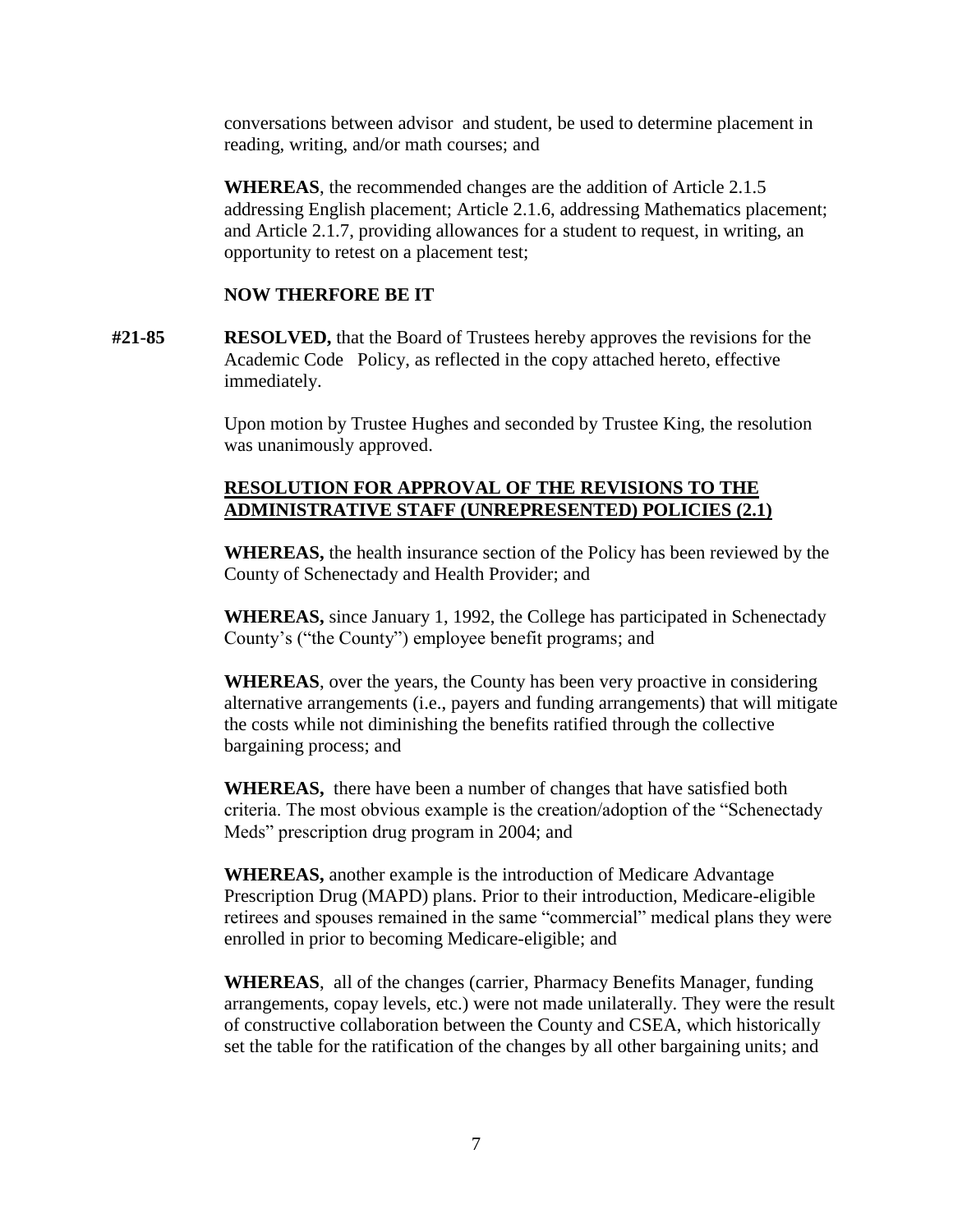**WHEREAS,** the County, the College, and all of the enrolled members benefitted from that partnership; and

#### **NOW THEREFORE BE IT**

**RESOLVED,** the changes to this policy meet Schenectady County Attorney's approval; and

**#21-86 RESOLVED,** that the Board of Trustees hereby approves the revisions for the Administrative Staff (Unrepresented) Policies, as reflected in the copy attached hereto, effective immediately.

> Upon motion by Trustee Hughes and seconded by Trustee Karl, the resolution was unanimously approved.

# **RESOLUTION FOR APPROVAL OF THE REVISIONS TO THE STUDENT CODE OF CONDUCT (3.1)**

**WHEREAS,** on September 25, 2020 SUNY Chancellor Malatras delivered an emergency directive to all SUNY State-Operated and Community College Campuses entitled Uniform Sanctioning in Response to COVID-19 Student Violations, which implemented a COVID-19 sanctioning policy, tailored to the 2020 public health emergency; and

**WHEREAS**, on July 20, 2021, all campuses received a memo from the Office of General Counsel indicating this directive was no longer in effect. However, encouraged each campus to examine their relevant student conduct codes met the current conduct requirements and related sanction structure appropriately covered the range of COVID safety violations for their campus community; and

**WHEREAS**, the COVID-19 Task Force has been working on a Fall 2021 Reopening Plan to include proposed language for student masking and pooltesting requirements; and

**WHEREAS**, commensurate with the Task Force proposals and General Counsel's recommendations, the Interim Dean of Student of Affairs is recommending an amendment to the SUNY Schenectady Code of Conduct, under the subtitle COVID-19 related violations to include:

- a. Face Mask and Social Distancing Requirements;
- b. Contact Tracing;
- c. Failure to Comply with Campus Health Protocols;

# **NOW THERFORE BE IT**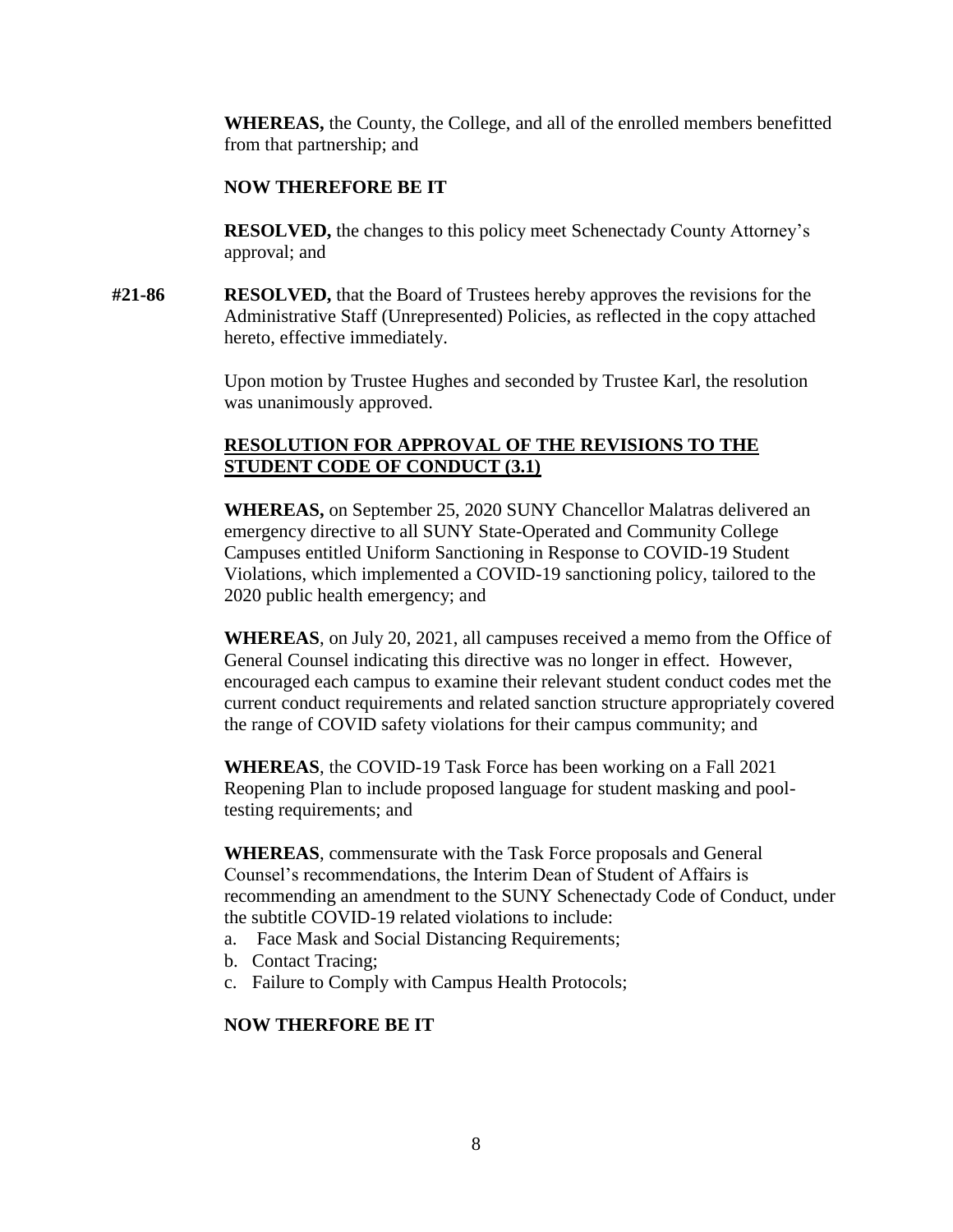**#21-87 RESOLVED,** that the Board of Trustees hereby approves the revisions for the Student Code of Conduct Policy, as reflected in the copy attached hereto, effective immediately.

> Upon motion by Trustee Hughes, and seconded by Trustee Karl, the resolution was unanimously approved.

# **RESOLUTION FOR APPROVAL OF THE REVISIONS TO THE FEDERAL FINANCIAL AID REFUND POLICY (6.8)**

**WHEREAS,** the US Department of Education has amended the definition of a "withdrawn student' for Return to Title IV (R2T4) regulations; and

# **WHEREAS**, Prior to July 2021:

- 1. student is considered a "withdrawn student" if:
	- a. The student officially withdrew from all course work, or
	- b. Failed to earn a passing grade in all course work for the semester.
- 2. A withdrawn student was subject to R2T4 regulations if:
	- a. The student ceased participation in academic related activities prior to completing 60% of the period of enrollment.

# **WHEREAS**, Effective July 2021:

- 1. A student is considered a "withdrawn student" if:
	- a. The student officially withdraws from all course work, or
	- b. Fails to earn a passing grade in all course work for the semester, or
	- c. Passes less than six credits for the semester, and
	- i. All passed classes are in a part-of-term which spans less than 49% of the student's schedule days for the period; and
- 2. A withdrawn student is subject to R2T4 regulations if:
	- a. The student ceased participation in academic related activities prior to completing 60% of the period of the enrollment;

# **NOW THERFORE BE IT**

- **#21-88 RESOLVED,** that the Board of Trustees hereby approves the revisions for the Federal Financial Aid Refund Policy to ensure our continued compliance with the US Department of Education Return to Title IV (R2T4) regulations, as reflected in the copy attached hereto, effective immediately.
- 8) Personnel

Upon motion by Trustee Hughes and seconded by Trustee King, the resolution was unanimously approved.

## **APPOINTMENT OF MS ALICIA RICHARDSON AS INTERIM CHIEF DIVERSITY OFFICER**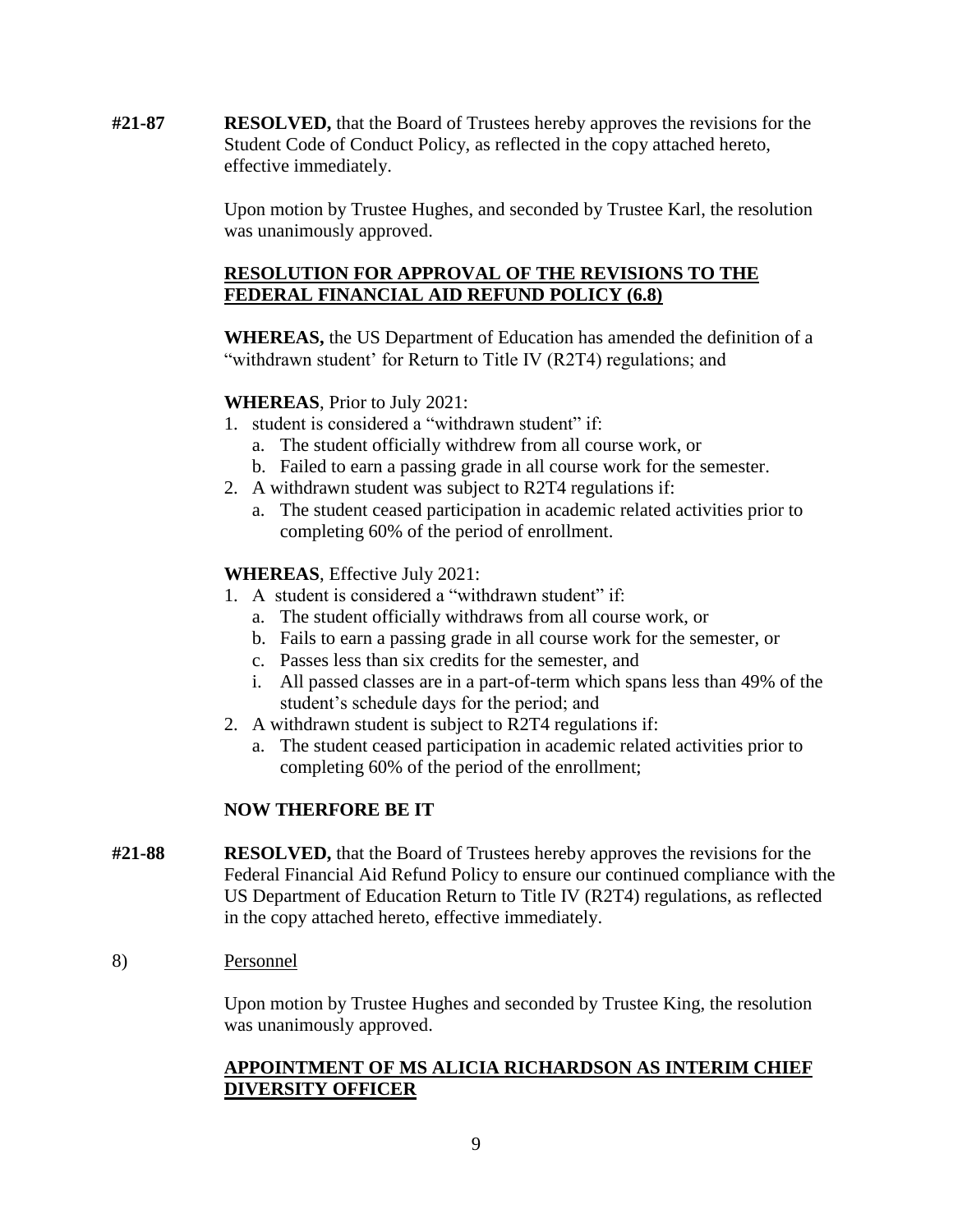**WHEREAS,** it has been recommended that Ms. Alicia Richardson be appointed as the Interim Chief Diversity Officer; and

**WHEREAS,** the President concurs with said recommendation; it is hereby

**#21-89 RESOLVED**, that Ms. Alicia Richardson be appointed as Interim Chief Diversity Officer for the period commencing September 1, 2021 and continuing through August 31, 2022 or sooner pending the appointment of a Chief Diversity Officer as the result of a search. This appointment is subject to the terms and conditions of employment as set forth in the Personnel Policies of the Board of Trustees at an annual salary of \$70,000.

> Upon motion by Trustee Hughes and seconded by Trustee King, the resolution was unanimously approved.

# **RESOLUTION TO APPOINT MS. MICHELLE GARRETSON AS PSYCHOLOGY INSTRUCTOR**

**WHEREAS,** it has been recommended that Ms. Michelle Garretson be appointed as Psychology Instructor for the period August 30, 2021 through August 31, 2022, and

**WHEREAS,** the President has concurred with said recommendation, it is hereby

**#21-90 RESOLVED,** that Ms. Michelle Garretson be awarded an appointment as Psychology Instructor at an annual salary of \$43,000 for the period August 30, 2021 through August 31, 2022. This appointment is consistent with the terms and conditions of employment as set forth by the personnel policies of the Board of Trustees and SUNY Schenectady Union of Faculty and Professionals (UFP) Agreement.

> Upon motion by Trustee Hughes and seconded by Trustee Karl, the resolution was unanimously approved.

# **RESOLUTION TO APPOINT DR. CLAIRE PARHAM AS PARALEGAL INSTRUCTOR**

**WHEREAS,** it has been recommended that Dr. Claire Parham be appointed as Paralegal Instructor for the period August 30, 2021 through August 31, 2022, and

**WHEREAS,** the President has concurred with said recommendation, it is hereby

**#21-91 RESOLVED,** that Dr. Claire Parham be awarded an appointment as Paralegal Instructor at an annual salary of \$43,000 for the period August 30, 2021 through August 31, 2022. This appointment is consistent with the terms and conditions of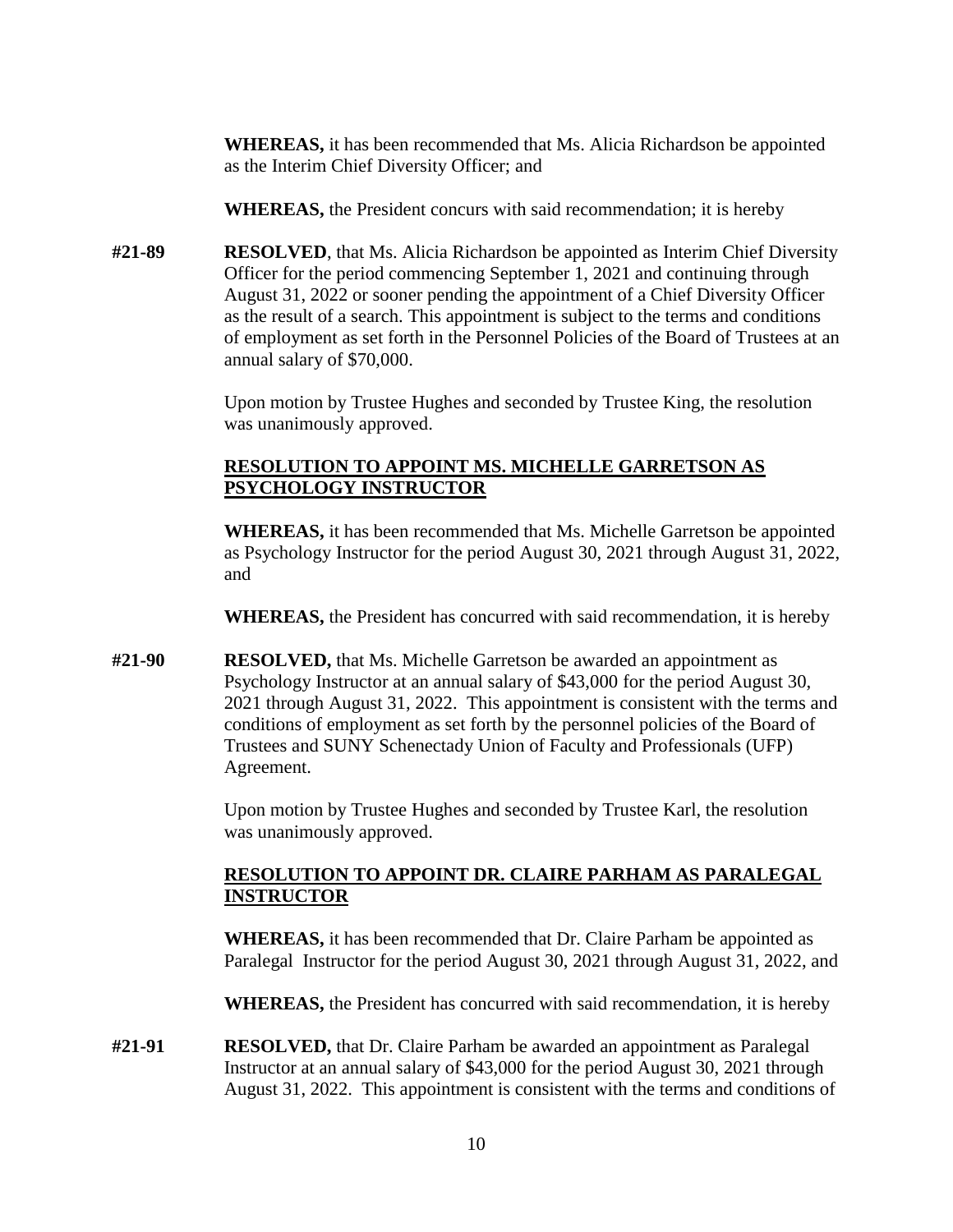employment as set forth by the personnel policies of the Board of Trustees and SUNY Schenectady Union of Faculty and Professionals (UFP) Agreement.

Upon motion by Trustee Hughes and seconded by Trustee King, the resolution was unanimously approved.

#### **RESOLUTION TO APPOINT MS. LAUREN LANKAU AS COORDINATOR OF WORKFORCE DEVELOPMENT**

**WHEREAS,** it has been recommended that Ms. Lauren Lankau be appointed as Coordinator of Workforce Development for the period September 30, 2021 through August 31, 2022, and

**WHEREAS,** the President has concurred with said recommendation, it is hereby

**#21-92 RESOLVED,** that Ms. Lauren Lankau be awarded an appointment as Coordinator of Workforce Development at an annual salary consistent with the terms and conditions as set forth by the Personnel Policies of the Board of Trustees for the period September 30, 2021 and continuing through August 31, 2022.

#### 9) Agreements

Upon motion by Trustee Hughes and seconded by Trustee Karl, the following resolutions were combined and unanimously approved, with the exception of resolution # 21-93, of which Trustee Gillen abstained from.

#### **LICENSE AND AGREEMENT WITH METROPLEX FOR SO. CHURCH PARKING LOT PROJECT**

**WHEREAS,** on October 28, 2019 the Board of Trustees approved a resolution for a capital project to renovate the College's parking lot locations on So. Church Street in the City of Schenectady, and

**WHEREAS,** Schenectady Metroplex has partnered with the College in the development of this project and is willing to provide construction coordination services to the College for this project, and

**WHEREAS,** Schenectady Metroplex requires a license and agreement with the College in order to allow its contractors to access the property and which outlines the terms and conditions of their partnership with the College, it is hereby

 **RESOLVED,** that the Board of Trustees approve the College entering into an agreement with Metroplex to manage construction of the So. Church Street parking lot project, and be it further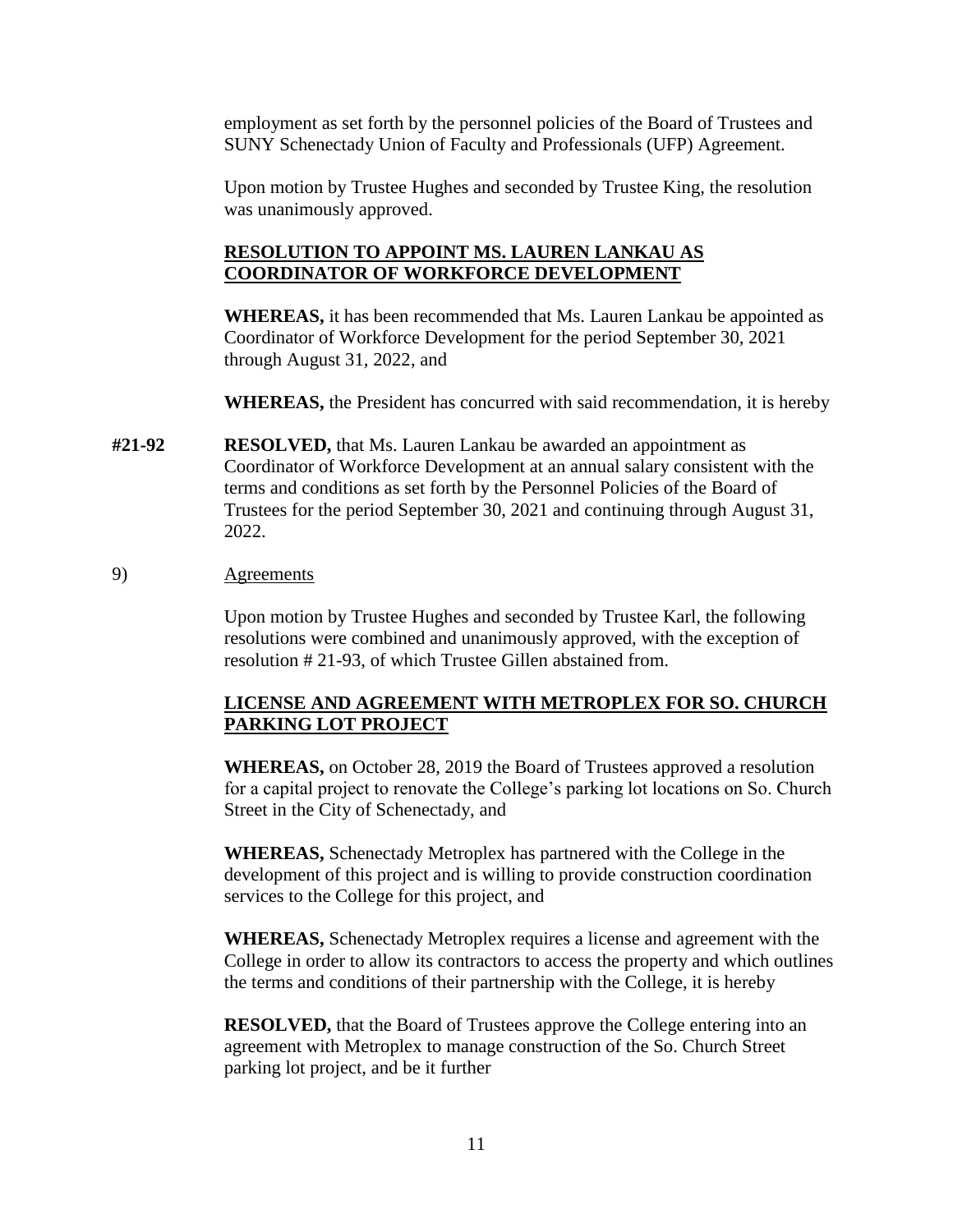**#21-93 RESOLVED,** that the President and/or his designee be hereby directed to approve and execute the attached license and agreement documents.

## **RESOLUTION TO EXTEND CONTRACT WITH SCHENECTADY METROPLEX DEVELOPMENT AUTHORITY FOR DOWNTOWN SCHENECTADY PARKING**

 parking facilities managed by LAZ Parking in and around the City of **WHEREAS,** SUNY Schenectady currently has an agreement with the Schenectady Metroplex Development Authority (Metroplex) for the use of its Schenectady, which expired on August 31, 2021; and

**WHEREAS**, SUNY Schenectady wishes to continue to provide parking for its students, faculty and staff who are use the SUNY Schenectady Center City location at 433 State Street; and

 **WHEREAS**, SUNY Schenectady utilizes the services of LAZ Parking for parking spaces in the Broadway garage which is near the Center City Building; and

**WHEREAS**, Metroplex is supportive of a one-year extension of the parking agreement allowing SUNY Schenectady to continue utilizing those spaces;

## **NOW THERFORE BE IT**

**#21-94 RESOLVED,** that the Board of Trustees hereby authorizes the College president to extend the contract with the Metroplex Development Authority for one year beginning September 1, 2021 and expiring on August 31, 2022 at a rate of \$27,000.

# **RESOLUTION FOR RENEWAL OF AN AGREEMENT WITH THE YOUNG MEN'S CHRISTIAN ASSOCIATION OF THE CAPITAL DISTRICT (YMCA) FOR THE PERIOD AUGUST 30, 2021 TO AUGUST 29, 2022**

**WHEREAS**, the Capital District Young Men's Christian Association (YMCA) provides gymnasium and athletic facilities at the Center City location in Downtown Schenectady; and

**WHEREAS**, the College desires to contract with the YMCA for the period August 30, 2021 to August 29, 2022 for use of such facilities for the College's intercollegiate men's and women's basketball teams and individual memberships for SUNY Schenectady students; and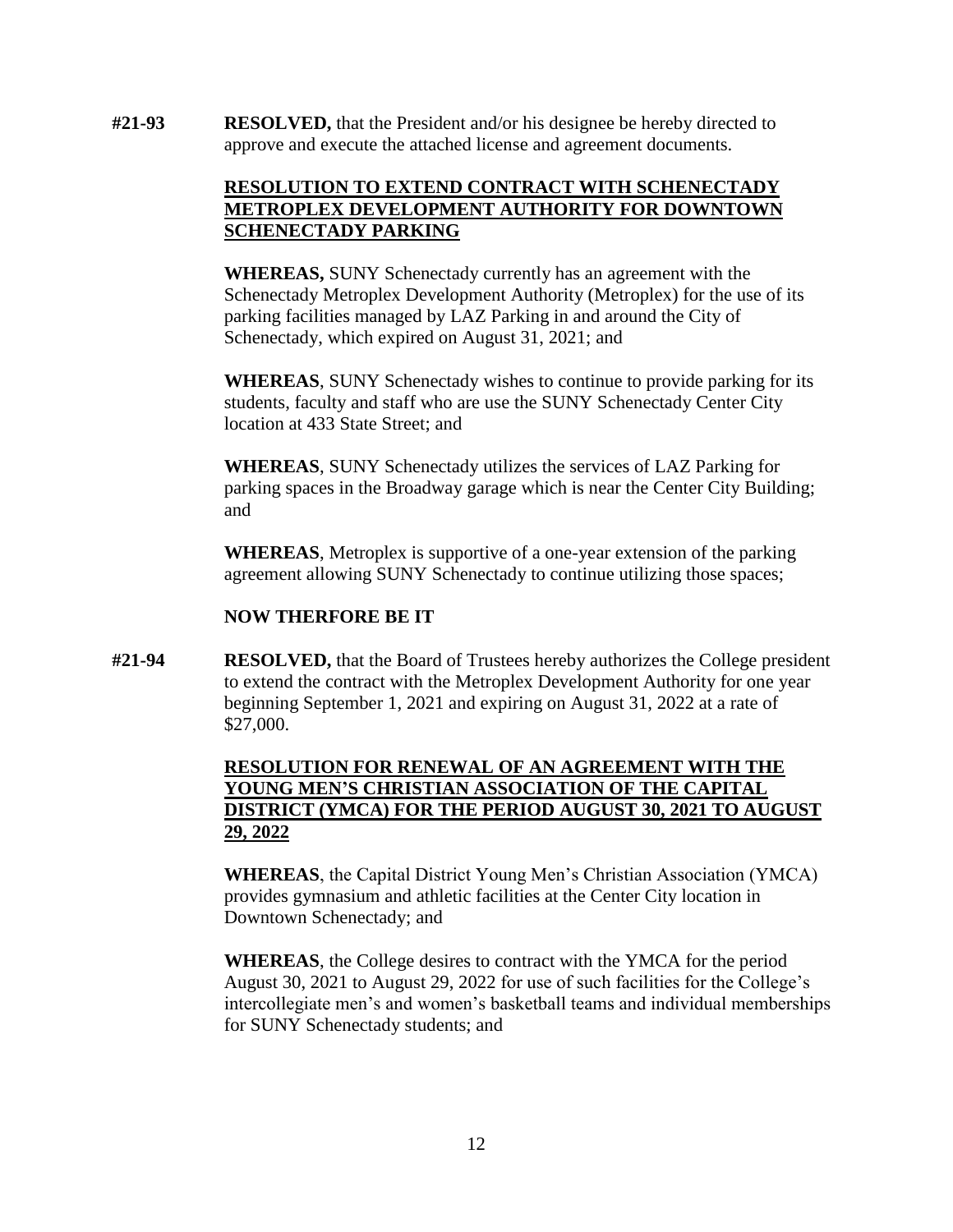**WHEREAS**, the College's current Agreement with the YMCA expired on August 31, 2020 and no intercollegiate sports and all gymnasiums were closed during the COVID-19 pandemic; and

**WHEREAS,** President is recommending the approval of such an Agreement with the YMCA; be it therefore

- **#21-95 RESOLVED**, that the College President be authorized to sign an Agreement with the Capital District YMCA as outlined above.
- 10) Upon motion of Trustee Hughes and seconded by Trustee Karl, the resolution was unanimously approved, with the exception of abstention from Trustee Gillen.

## **REQUEST FOR APPROPRIATION INCREASE FOR SO. CHURCH PARKING LOT PROJECT**

**WHEREAS,** on October 28, 2019 the Board of Trustees approved a capital project for \$352,456 in funding to renovate the College's parking lots at 106 and 122 So. Church Street in the City of Schenectady, and

**WHEREAS,** SUNY Schenectady secured \$176,228 from Schenectady Metroplex to fund half of the project's total costs with the other half requested from New York State appropriation, and

**WHEREAS,** after receiving contractor bids, the total cost of the project is \$611,141 with Schenectady Metroplex committing to increasing their project share to \$305,571, and

**WHEREAS,** SUNY Schenectady is able to access additional State appropriation to match half the cost of the project for a total of \$305,571, it is hereby

**RESOLVED,** that a revised request for State appropriation to support the So. Church Street Parking Lot Renovation Project in the amount of \$305,571 be approved by the Board of Trustees, and it further be

- **#21-96 RESOLVED,** that the President and/or his designee be hereby directed to submit the attached revised project action form and supporting documents to the County of Schenectady and the State University of New York for consideration and approval.
- 11) Upon motion by Trustee Hughes and seconded by Trustee King, the resolution was unanimously approved.

# **2022 CAPITAL BUDGET REQUEST**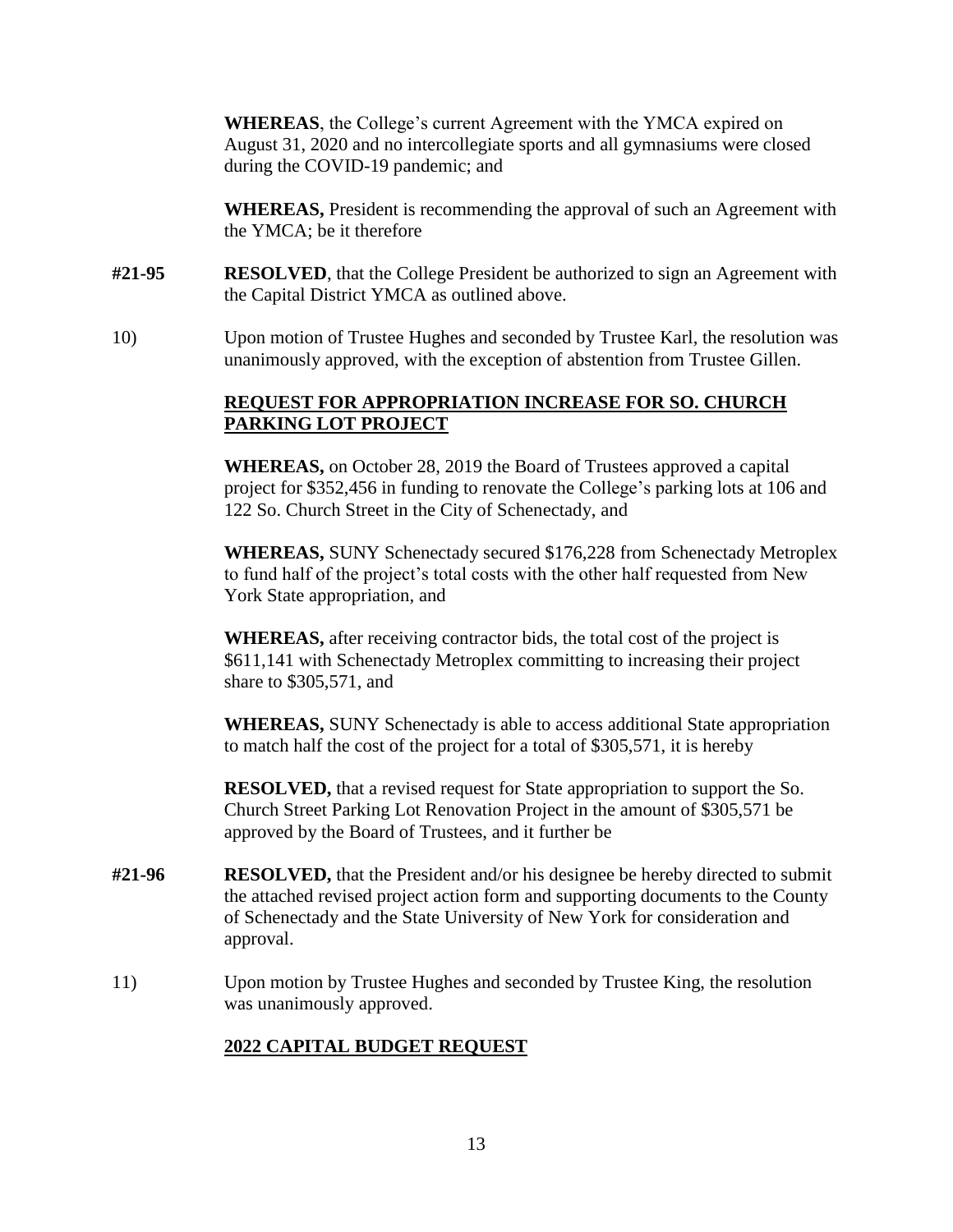**WHEREAS**, the President proposes a 2022 Capital Budget to be submitted to Schenectady County and the State University of New York, and

**WHEREAS**, the Board of Trustees has reviewed the list of projects to be submitted for funding and found them to be acceptable, it is hereby

**#21-97 RESOLVED**, that the President and his designee is hereby authorized to submit the 2022 Capital Budget Request, as listed below, to Schenectady County and the State University of New York:

| 2022 | <b>Project</b>                            | Amount          |
|------|-------------------------------------------|-----------------|
|      | <b>Student Service Center</b>             | 1,200,000<br>\$ |
|      | <b>Stockade Hall Mechanical Equipment</b> | \$<br>200,000   |
|      | <b>Culinary Air Handler Replacement</b>   | \$<br>120,000   |
|      | <b>Lecture Center Carpet Replacement</b>  | \$<br>50,000    |
|      | Lecture Center & Classroom Technology     | \$<br>600,000   |
|      | Fire Alarm System Replacement             | \$<br>350,000   |
|      | Parking Lot Emergency Phone Replacement   | \$<br>110,000   |
|      | Campus-wide Wireless Access Points        | \$<br>50,000    |
|      | Skybridge Renovation – Construction       | \$<br>525,000   |
|      | <b>Facility Master Plan Update</b>        | 100,000<br>\$   |
|      | <b>Total 2022 Requests</b>                | \$3,305,000     |
|      |                                           |                 |
| 2023 | <b>Project</b>                            | Amount          |
|      | Elston Hall Lobby & Community Rooms       | \$1,100,000     |
|      | <b>CST Laboratory Renovations</b>         | \$4,500,000     |
|      | CST Office & Support Space Renovations    | 2,500,000<br>\$ |
|      | <b>CST Restroom Updates</b>               | \$<br>200,000   |
|      | <b>CST</b> Exterior Improvements          | 180,000<br>\$   |
|      | <b>Total 2023 Requests</b>                | \$8,480,000     |
|      |                                           |                 |

13) New Business

Upon motion by Trustee Hughes and seconded by Trustee King, the resolution was unanimously approved.

 **RESOLUTION TO APPOINT NEW FOUNDATION BOARD MEMBER: WHEREAS,** the Schenectady County Community College Foundation, Inc. By-**WHEREAS, the Schenectady County Community College Foundation, Inc. By-**Laws indicate the Foundation Board of Directors shall consist of: (a) the President of SUNY Schenectady County Community College; (b) up to three (3) members of the Trustees; and (c) up to twenty-six (26) but not less than ten (10) other persons, recommended by the Board, and